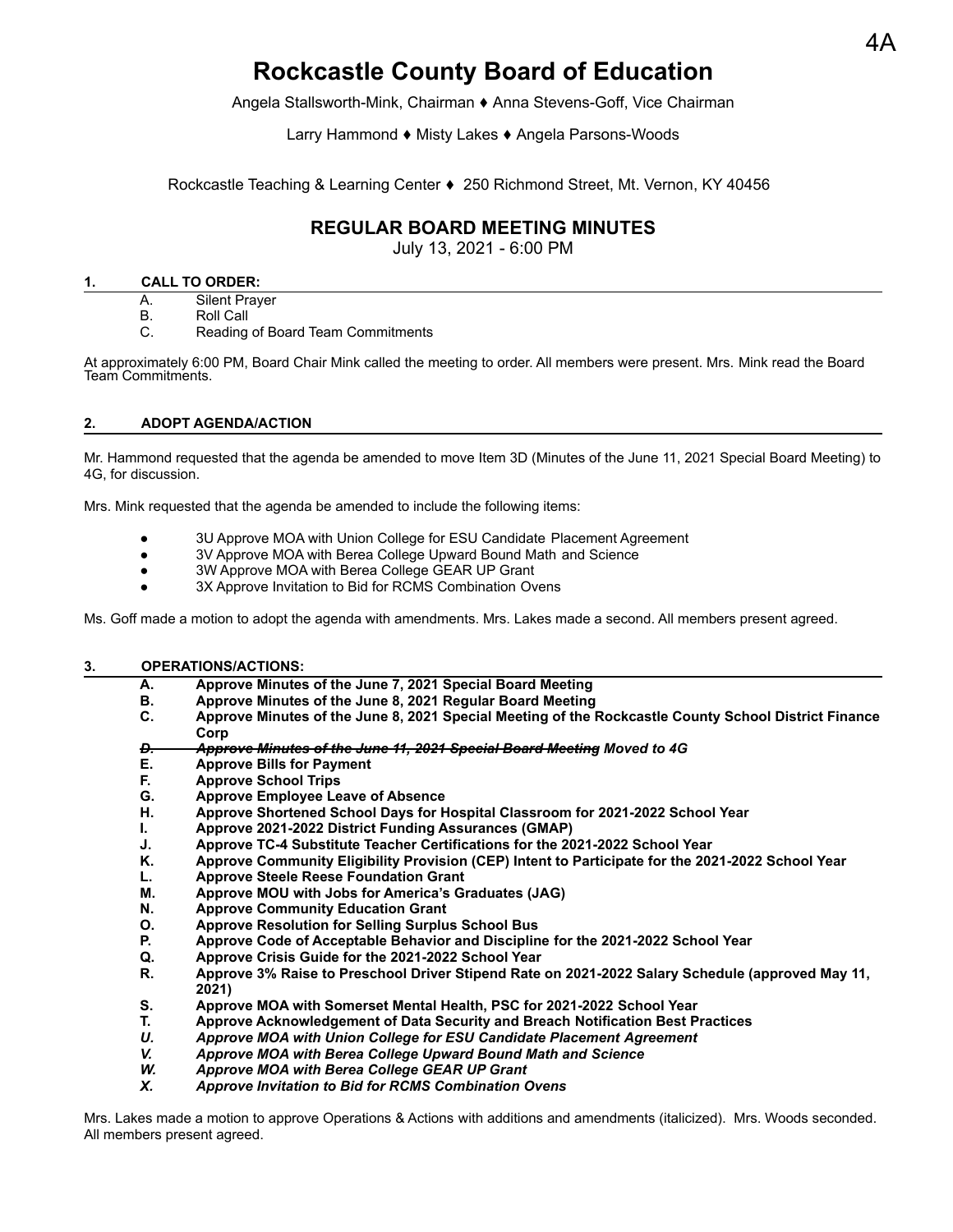#### **4. DISCUSSION/ACTION:**

A. Review/Approve Mileage Reimbursement Rate for the 2021-2022 School Year (Mrs. Sweet)

Mrs. Sweet recommended the mileage reimbursement rate for the 2021-2022 school year be increased to .44 cents per mile as determined by the American Automobile Association (AAA) Daily Fuel Gauge Report for Kentucky. Mr. Hammond made a motion to approve the mileage reimbursement rate for the 2021-2022 school year. Mrs. Woods seconded the motion. All members present agreed.

#### **B. Review/Approve Monthly Financial Reports (Mrs. Sweet) 1. Month Ending Balance Sheet**

#### **2. Revenue & Expenditures for the Month by Fund**

Mrs. Woods made a motion to approve the monthly financial reports. Mrs. Lakes seconded the motion. All members present agreed.

#### **C. Review/Approve New Kindergarten Teacher Position (1 Year) at Brodhead Elementary School (Mrs. Ballinger)**

Superintendent Ballinger noted that there are currently 3 kindergarten teachers at Brodhead Elementary and that there are 76 kindergarteners currently enrolled which would result in 25-26 students per class. The additional teacher would lower the class size to a more manageable number. She added that this was a 1 year position covered by ESSER funds. Ms. Goff made a motion to approve the new kindergarten teacher at Brodhead Elementary. Mrs. Lakes seconded the motion. All members present agreed.

#### **D. Review/Approve Second Reading of 2021-2022 Policies & Procedures Updates (Mrs. Ballinger)**

Mrs. Woods made a motion to approve the second reading of the 2021-2022 Policies & Procedures Updates. Mr. Hammond seconded the motion. All members present agreed.

#### **E. Review/Approve Second Reading of 2021-2022 Employee Handbook (Mrs. Ballinger)**

Mrs. Lakes made a motion to approve the second reading of the 2021-2022 Employee Handbook. Mr. Hammond seconded the motion. All members present agreed.

# **F. Review/Approve Second Reading of 2021-2022 Coaches Handbook (Mrs. Ballinger)**

Mrs. Woods made a motion to approve the second reading of the 2021-2022 Coaches Handbook. Mr. Hammond seconded the motion. All members present agreed.

# **G. Approve Minutes of the June 11, 2021 Special Board Meeting**

Mr. Hammond shared his concern in not including his personal comments in the minutes of the June 11th Special Board Meeting. He referenced that the meeting could be watched online at any time and did not see any reason for the comments to be excluded from the minutes.

Mrs. Lakes shared that she was not in favor of including Mr. Hammond's comments in the minutes at the advice of the Board Attorney. She added that she felt the statements included opinions and not facts and that the board could be sued for such statements.

Mrs. Mink stated that she was also not in favor of putting the district at risk by including Mr. Hammond's comments in the minutes since they included specific employee names and felt the board should take the advice of the Board Attorney.

Mrs. Woods also stated that she was not in favor of including Mr. Hammond's comments in minutes stating that there were too many accusations and not facts. She further stated that she felt surprised by the comments.

After further discussion, Mrs. Woods made a motion to approve the minutes of the June 11, 2021 Special Board Meeting as presented, excluding Mr. Hammond comments. Mrs. Lakes seconded the motion. Mrs. Woods, Mrs. Lakes, Mrs. Mink and Ms. Goff all agreed. Chairman Mink did not request nay votes.

#### **5. DISCUSSION/REVIEW:**

A. Review Superintendent's Personnel Action Report (Mrs. Ballinger)

Superintendent Ballinger shared current personnel actions with the Board.

# **6. DEPARTMENT REPORTS**